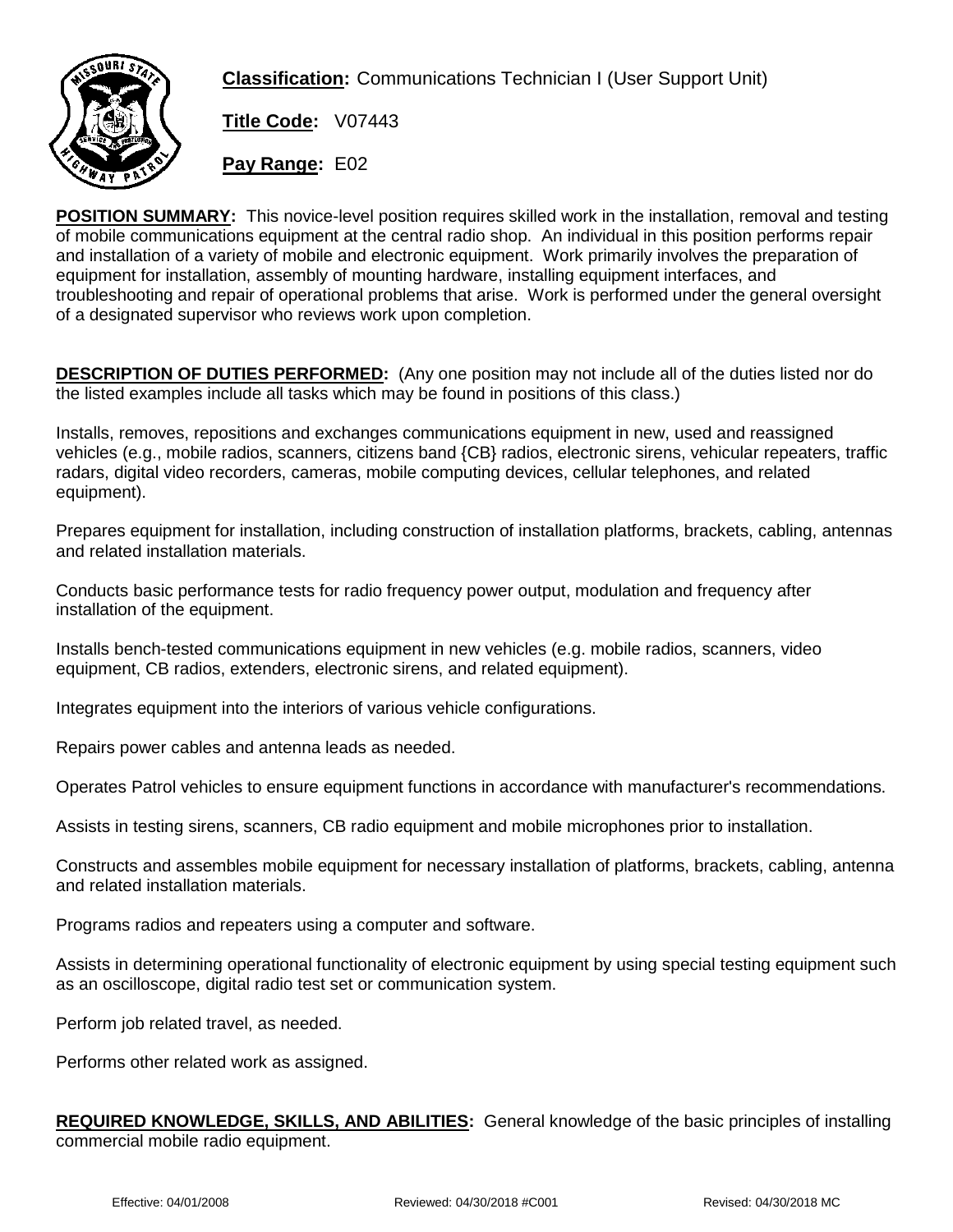## **Classification:** Communications Technician I (User Support Unit) Page 2

General knowledge of direct current (DC) electronics as it applies to mobile radio equipment.

General knowledge pertaining to the theory of operation of radio transceivers and associated components (e.g. antennas, transmission lines, power supplies, etc.)

General knowledge of the policies and procedures of the Infrastructure Support Unit (ISU), Operations Unit (OPS) and the USU of the Communications Division and how they cooperatively support the general responsibilities of the division.

General skill and knowledge in the use of tools essential in the removal and installation of communications equipment.

Possess dexterity in moving from one part of a vehicle to another and in handling small tools and parts.

Possess successful time management techniques and organizational skills.

Ability to analyze and diagnose malfunctions of electronic equipment used in vehicles and perform corrective repairs.

Ability to read schematic diagrams and identify circuit components and their function.

Ability to disconnect, remove and transport mobile radio transmitters and associated equipment from the trunk or under dash area of a mid-sized vehicle.

Ability to safely operate small power tools and various hand tools used in the installation process.

Ability to safely use soldering iron and electronic testing equipment associated with the communications trade.

Ability to follow precise and detailed installation procedures.

Ability to work in varying temperature extremes both inside and outdoors.

Ability to lift and position equipment weighing 50 pounds (e.g., spare tires and trunk mounted communications equipment, etc.).

Ability to operate a motor vehicle in accordance with Missouri State Highway Patrol policy and State of Missouri statutes, to include any Patrol assigned vehicle with the responsibility for its upkeep and basic maintenance.

Ability to work standing or sitting in confined areas, such as the interior of a vehicle or trunk for extended periods of time.

Ability to follow oral and written directions and exercise judgment and discretion.

Ability to operate basic office equipment as detailed in the description of duties.

Ability to handle restricted and confidential information in a professional manner and maintain the information as such.

Ability to communicate in English clearly and concisely, both orally and in writing.

Ability to establish and maintain harmonious working relations with others.

Ability to work with material that may be of a sexual nature relating to criminal activity (e.g., written material, photographs, and/or verbal language, etc.).